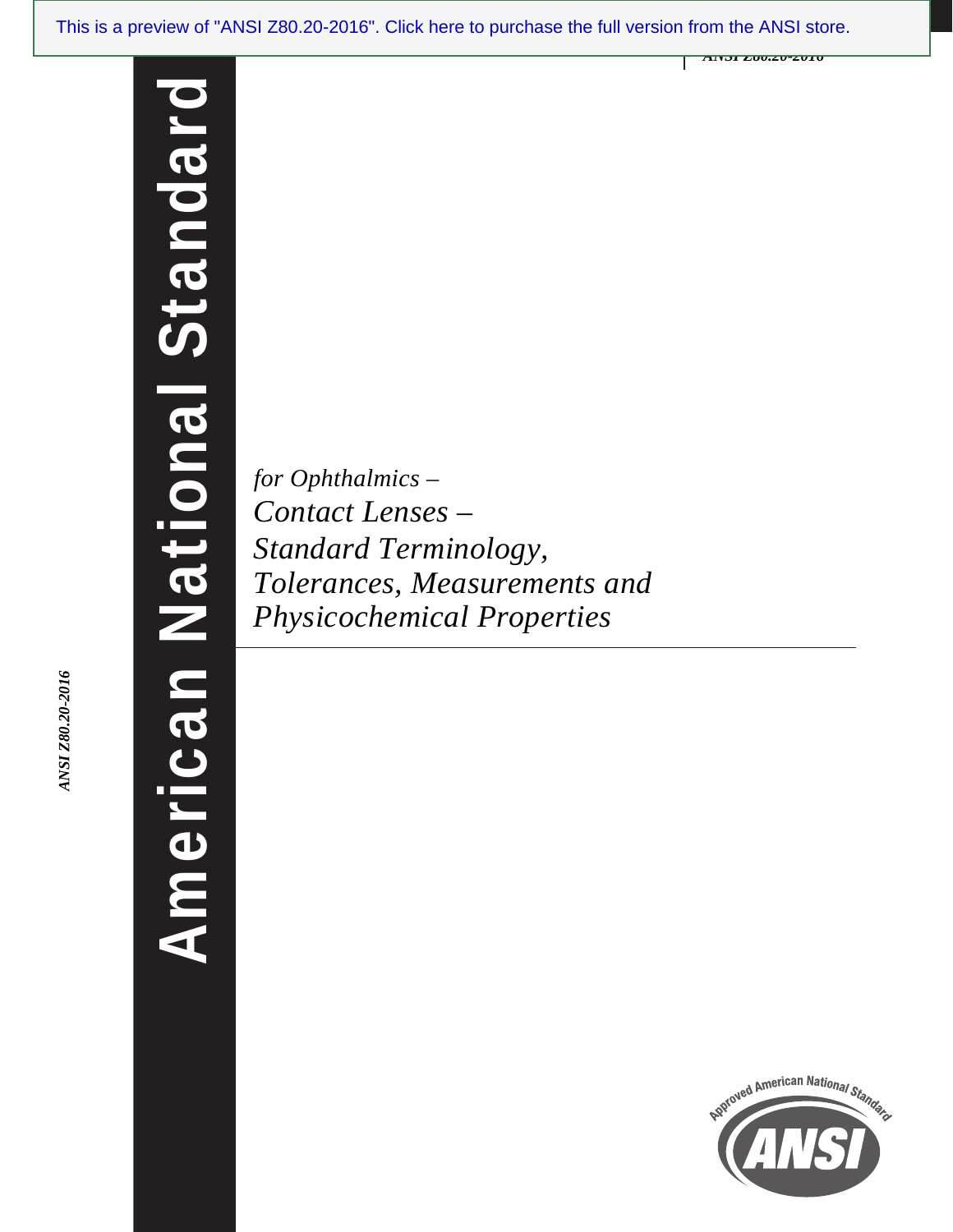[This is a preview of "ANSI Z80.20-2016". Click here to purchase the full version from the ANSI store.](https://webstore.ansi.org/Standards/VC (ASC Z80)/ANSIZ80202016?source=preview)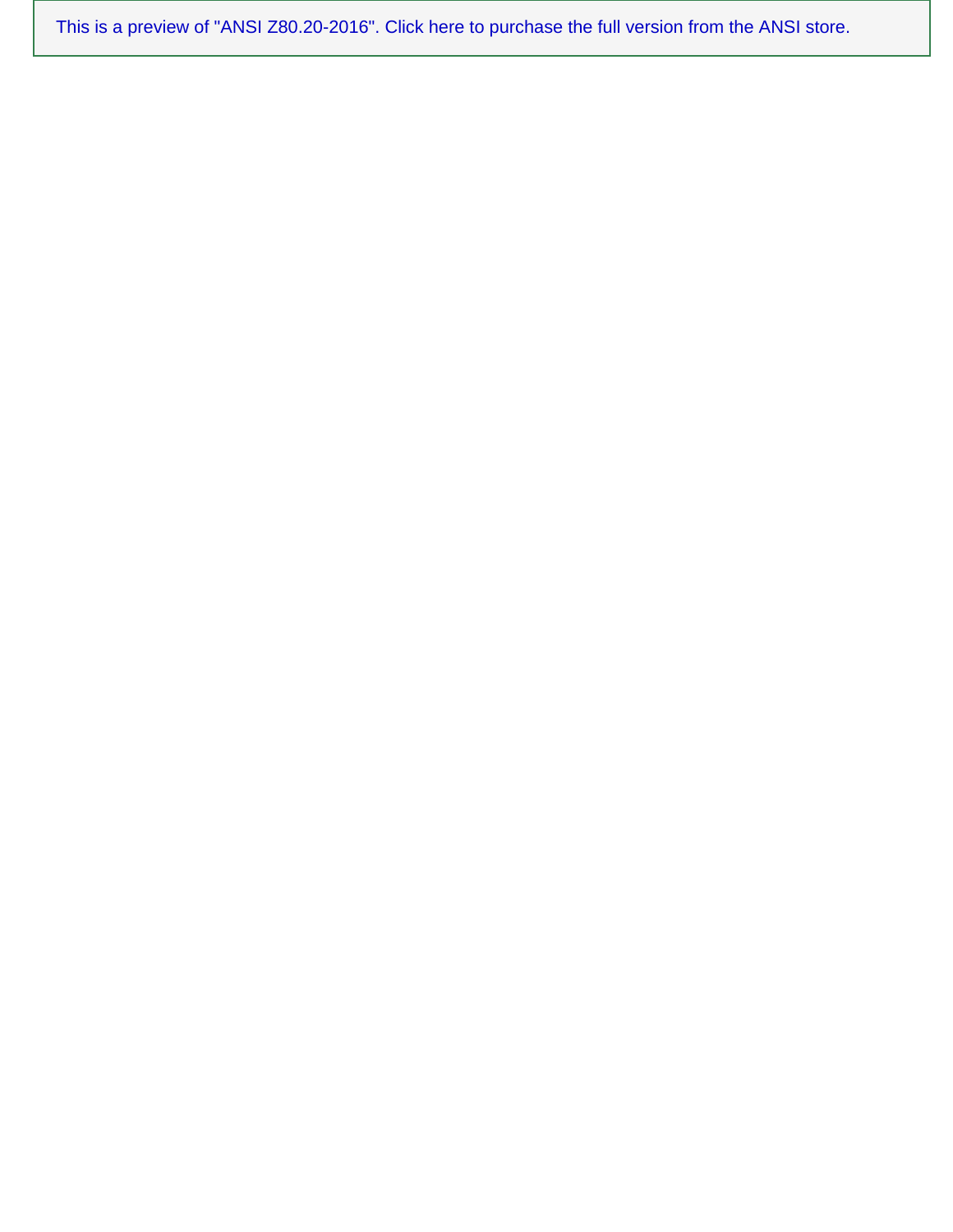[This is a preview of "ANSI Z80.20-2016". Click here to purchase the full version from the ANSI store.](https://webstore.ansi.org/Standards/VC (ASC Z80)/ANSIZ80202016?source=preview)

**ANSI** ® **Z80.20-2016** Revision of ANSI Z80.20-2010

American National Standard for Ophthalmics –

Contact Lenses – Standard Terminology, Tolerances, Measurements and Physicochemical Properties

**Secretariat** 

**The Vision Council**

Approved December 6, 2016 Published March 20, 2017

**American National Standards Institute, Inc.**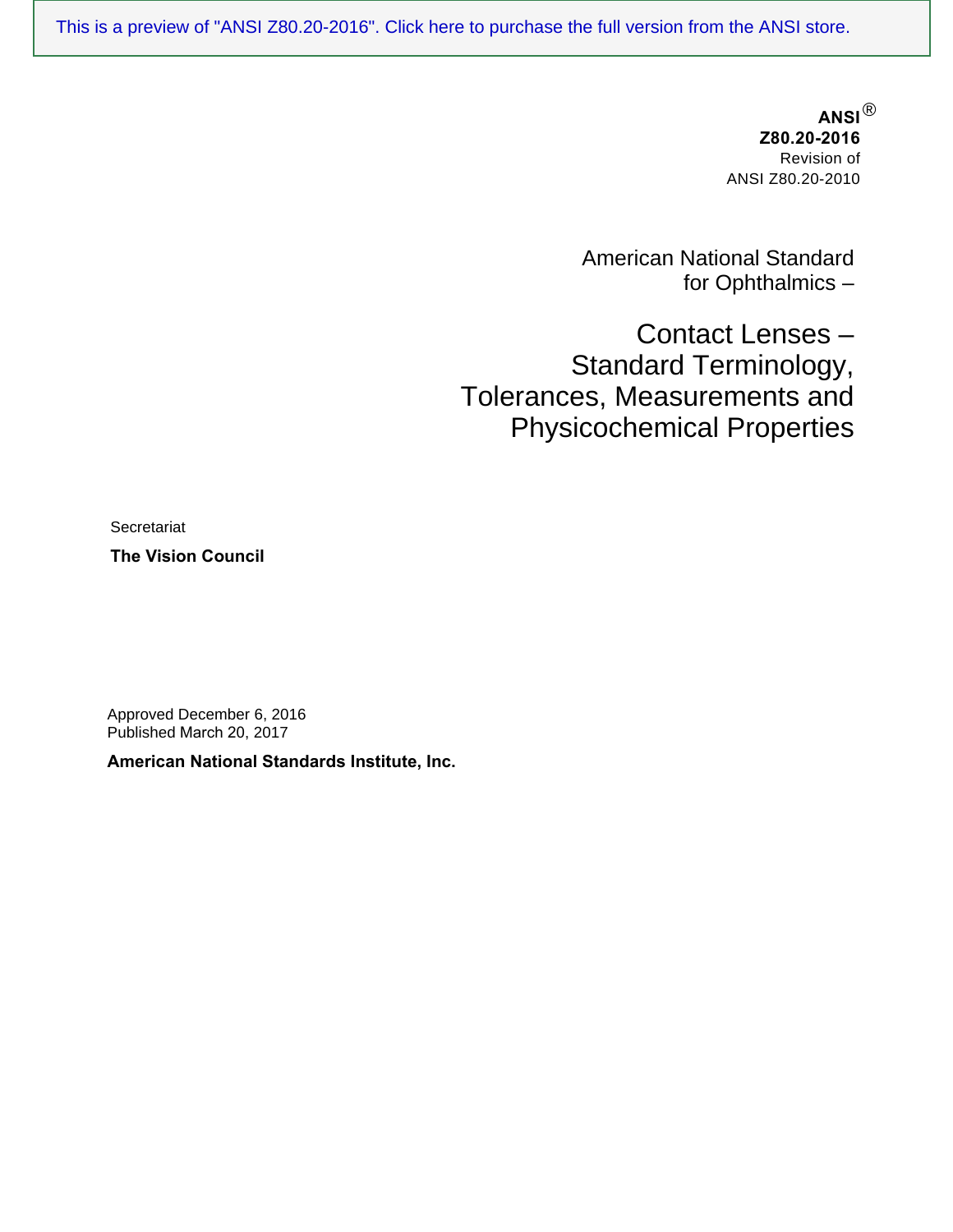# American **National** Standard

Approval of an American National Standard requires review by ANSI that the requirements for due process, consensus, and other criteria for approval have been met by the standards developer.

Consensus is established when, in the judgement of the ANSI Board of Standards Review, substantial agreement has been reached by directly and materially affected interests. Substantial agreement means much more than a simple majority, but not necessarily unanimity. Consensus requires that all views and objections be considered, and that a concerted effort be made towards their resolution.

The use of American National Standards is completely voluntary; their existence does not in any respect preclude anyone, whether he has approved the standards or not, from manufacturing, marketing, purchasing, or using products, processes, or procedures not conforming to the standards.

The American National Standards Institute does not develop standards and will in no circumstances give an interpretation of any American National Standard. Moreover, no person shall have the right or authority to issue an interpretation of an American National Standard in the name of the American National Standards Institute. Requests for interpretations should be addressed to the secretariat or sponsor whose name appears on the title page of this standard.

**CAUTION NOTICE:** This American National Standard may be revised or withdrawn at any time. The procedures of the American National Standards Institute require that action be taken periodically to reaffirm, revise, or withdraw this standard. Purchasers of American National Standards may receive current information on all standards by calling or writing the American National Standards Institute.

#### *Developed by*

The Accredited Committee Z80 for Ophthalmic Standards -

The Vision Council Z80 Secretariat 1700 Diagonal Road Suite 500 Alexandria, VA 22314

Published by

The Vision Council 1700 Diagonal Road Suite 500 Alexandria, VA 22314

Copyright © 2017 by The Vision Council All rights reserved.

No part of this publication may be reproduced in any form, in an electronic retrieval system or otherwise, without prior written permission of the publisher.

Printed in the United States of America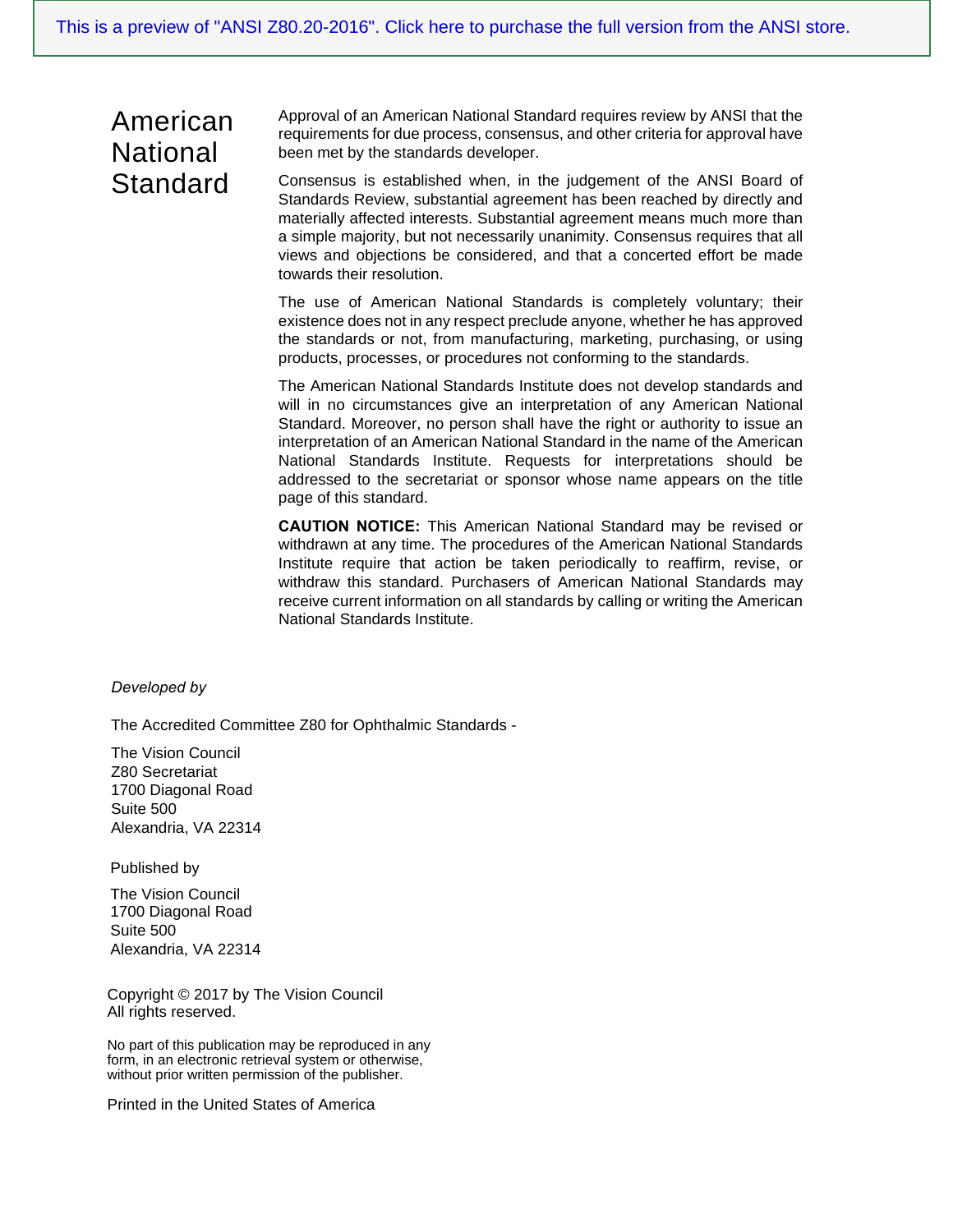## **Contents**

|               |                                                                                                      | Page |
|---------------|------------------------------------------------------------------------------------------------------|------|
|               |                                                                                                      |      |
| 1             |                                                                                                      |      |
| 2             |                                                                                                      |      |
| 3             |                                                                                                      |      |
| 4             | Nomenclature and Classification of Contact Lens Materials  16                                        |      |
| 5             |                                                                                                      |      |
| 6             | Physicochemical Properties of Contact Lens Materials  27                                             |      |
| 7             | Standard Measurement Methods for Contact Lenses  28                                                  |      |
| 8             |                                                                                                      |      |
| <b>Tables</b> |                                                                                                      |      |
| 1             |                                                                                                      |      |
| 2             |                                                                                                      |      |
| 3             | Tolerances for Corneal and Paralimbal Contact Lenses  22                                             |      |
| 4             |                                                                                                      |      |
| 5             | Tolerance Limits of Material and Contact Lens Physical Properties  25                                |      |
| 6             | Physicochemical Properties: Repeatability, Test Methods,                                             |      |
| 7             | Summary of Sagittal Depth Equations in Terms of<br>Apical Radius of Curvature (r), Eccentricity (e), |      |
| 8             |                                                                                                      |      |
|               | <b>Figures</b>                                                                                       |      |
| 1             |                                                                                                      |      |
| 2             | Qualitative Specification of Edge Thickness                                                          |      |
| 3             |                                                                                                      |      |
| 4             |                                                                                                      |      |
| 5             |                                                                                                      |      |
| 6             | Annular Cylinder Contact Lens Support for the Focimeter 37                                           |      |
| 7             | Contact Lens Resting on an Annular Cylinder Contact Lens Stop  38                                    |      |
| 8             | Paddle Contact Lens Support (Stop) for the Focimeter 39                                              |      |
| 9             | Contact Lens Resting on a Paddle Contact Lens Stop  39                                               |      |
| 10            |                                                                                                      |      |
| 11            |                                                                                                      |      |
| 12            | Measurement of Center Thickness with a Dial Gauge  49                                                |      |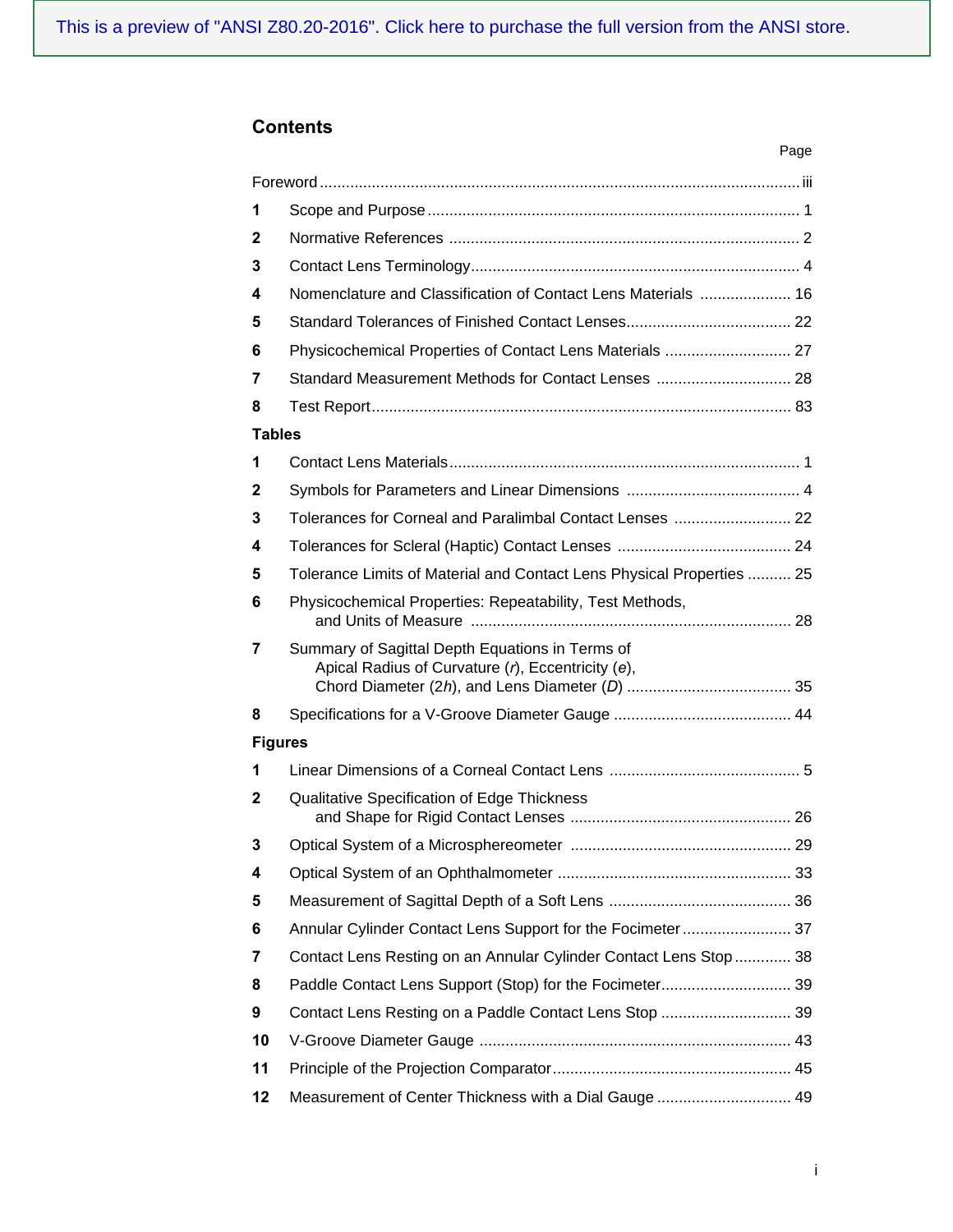| 13             | Apparatus for Determination of Spectral and Luminous Transmittance  54                                                                |  |  |  |
|----------------|---------------------------------------------------------------------------------------------------------------------------------------|--|--|--|
| 14             | Specimen Dimensions for Testing of Flexural Strength,                                                                                 |  |  |  |
| 15             | Fixture Holding Specimen for Testing of Flexural Strength,                                                                            |  |  |  |
| 16             | Hydrogel Sample between Sensor and Retaining Mesh  66                                                                                 |  |  |  |
| 17             | Clamping Mechanism for Polarographic Measurement 66                                                                                   |  |  |  |
| 18             |                                                                                                                                       |  |  |  |
| 19             | Nonhydrogel Sample between Sensor and Retaining Mesh  67                                                                              |  |  |  |
| 20             |                                                                                                                                       |  |  |  |
| 21             |                                                                                                                                       |  |  |  |
| 22             | Measurement of Bulk Material with Prism-Coupling Device 77                                                                            |  |  |  |
| <b>Annexes</b> |                                                                                                                                       |  |  |  |
| A              |                                                                                                                                       |  |  |  |
| в              |                                                                                                                                       |  |  |  |
| C              | Example of Calculating Gauge Repeatability and Reproducibility 89                                                                     |  |  |  |
| D              | Determination of Label Back Vertex Power of Soft Contact Lenses<br>Immersed in Saline using the Moire Deflectometer or Shack-Hartmann |  |  |  |
| Е              |                                                                                                                                       |  |  |  |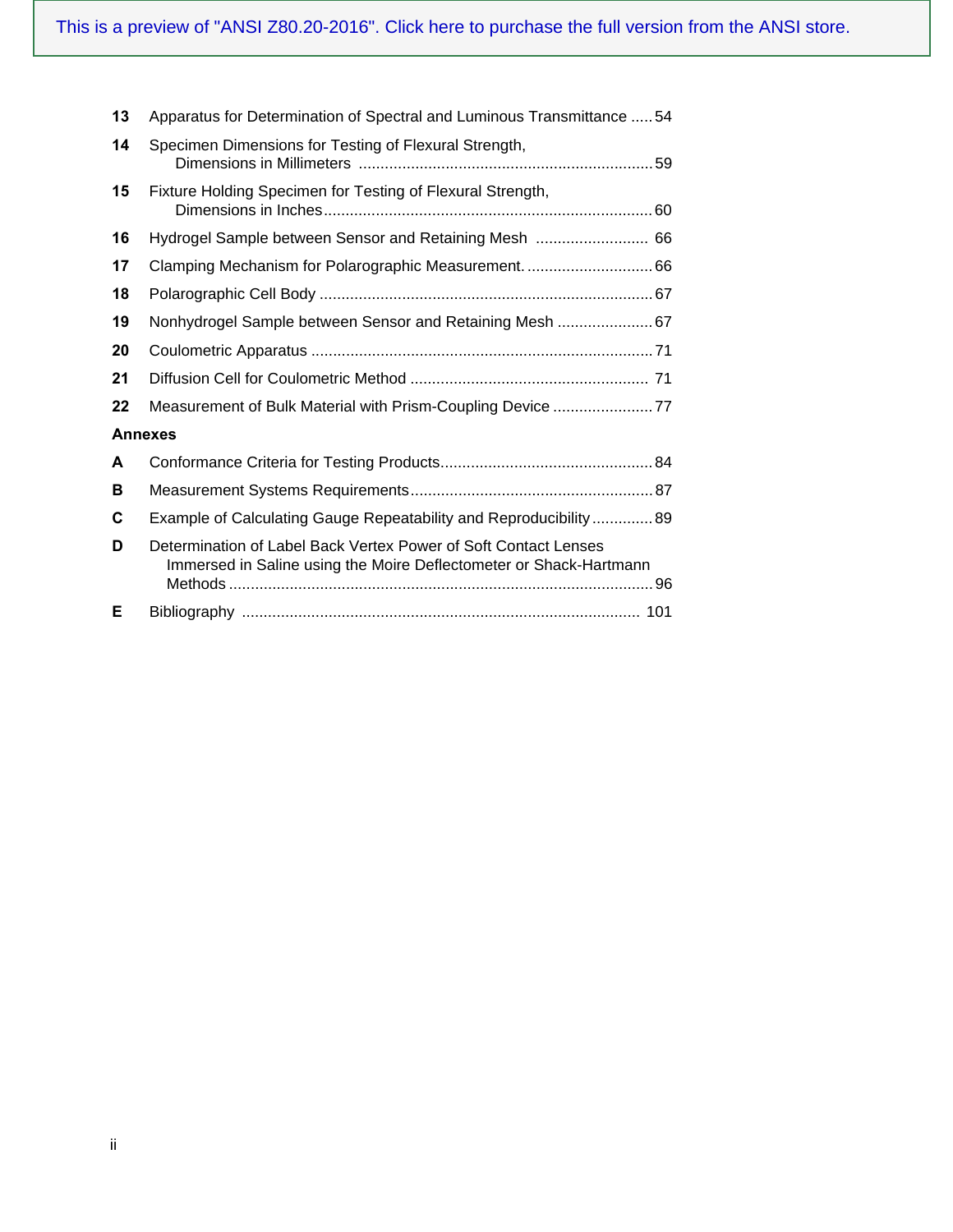**Foreword** (This foreword is not part of American National Standard ANSI Z80.20-2016.)

The Z80 Committee for Ophthalmics was organized in 1956, and the committee's initial standard on ophthalmic lenses was issued in 1964. In the ensuing years the committee expanded its scope and organization into a number of subcommittees, each charged with specific areas of responsibility. One of these, The Subcommittee for Contact Lenses, has published two standards Z80.18 Contact Lens Care Products-Vocabulary, Performance Specifications, and Test Methodology and Z80.20 Contact Lenses- Standard Terminology, Tolerances Measurements and Physiochemical Properties which are dutifully reviewed on a five-year basis to include any newly established information.

Since 1980, the Subcommittee for Contact Lenses has provided delegates to the International Standards Organization to represent the American Standards Institute's role (for the United States) in developing and approving contact lens and contact lens care products standards for the international community. In providing this service for ANSI it became apparent that the role of the delegates continued to require reaffirmation from the American community as a whole to support their input. Thus in addition to providing information to the international forum the Subcommittee for Contact Lenses continues to process all available information through its ANSI network.

This latest version of Z80.20 was written to include provisions for newer contact lenses and materials now on the public market and to ensure that the US standard is in conformance with the International Standard. Thus, this revision of Z80.20 and future reviews or revisions of this standard will ensure that the continued participation of American delegates to ISO will be supported by an America standard that has received a consensus by the Z80 Committee for Ophthalmic standards in addition to other American interests.

This standard contains five informative annexes, which are not considered part of this standard.

Suggestions for improvement of this standard will be welcome. They should be sent to The Vision Council, 225 Reinekers Lane, Suite 700, Alexandria, VA 22314.

This standard was processed and approved for submittal to ANSI by the Accredited Standards Committee on Ophthalmic Optics, Z80. Committee approval of this standard does not necessarily imply that all committee members voted for its approval. At the time of approval of this standard, the Z80 Committee consisted of the following members:

Thomas White, M.D., Chairman Quido Cappelli, Vice-Chairman William Benjamin, O.D., Secretary Michael Vitale, Secretariat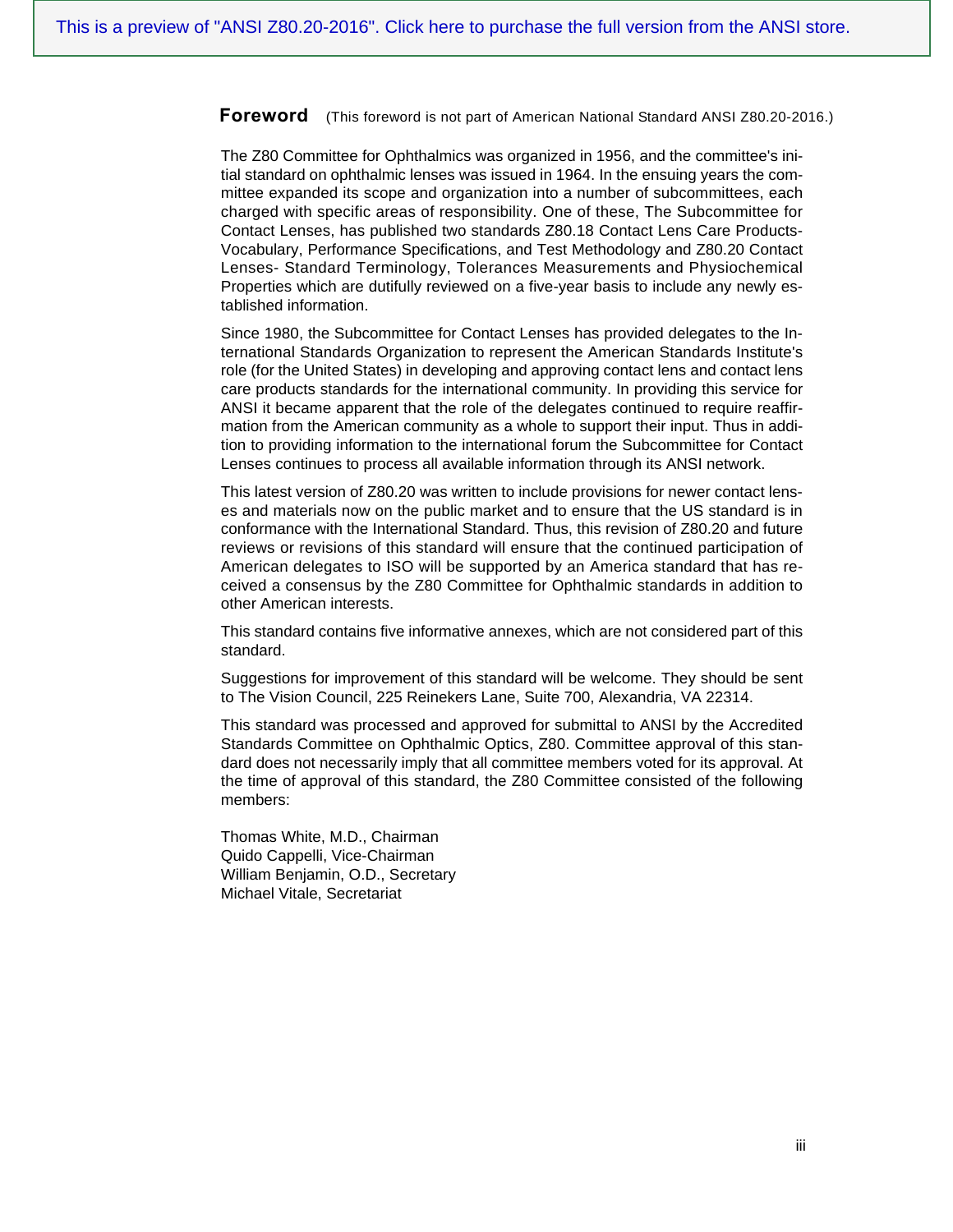| <b>Organization Represented</b>                                              | Name of Representative |
|------------------------------------------------------------------------------|------------------------|
|                                                                              |                        |
| Advance Medical Technologies Association Michael Pfleger                     |                        |
|                                                                              |                        |
|                                                                              |                        |
|                                                                              |                        |
|                                                                              |                        |
|                                                                              |                        |
| American Society of Cataract and Refractive Ophthalmology  Dr. Stephen Klyce |                        |
|                                                                              |                        |
|                                                                              |                        |
|                                                                              |                        |
|                                                                              |                        |
|                                                                              |                        |
| National Association of Optometrists & Opticians  Nick Mileti                |                        |
|                                                                              |                        |
|                                                                              |                        |
|                                                                              |                        |
|                                                                              |                        |
|                                                                              |                        |

The working group that coordinated the development of this revision and harmonization with ISO Standards was headed by William J. Benjamin, assisted by Ralph Stone and Paul Ludington.

As of the date of publication of this revision the Subcommittee had the following active members:

Quido A. Cappelli, Chairman

(Contact Lens Manufacturers Association)

| William J. Benjamin<br>(American Optometric | Angelo Green<br>(U.S. Food and Drug      | Michael Pfleger<br>(Alcon Laboratories) |
|---------------------------------------------|------------------------------------------|-----------------------------------------|
| Association)                                | Administration)                          | Samuel Puig                             |
| Roya Borazjani                              | Denise Hampton                           | (Cooper Vision                          |
| (Cooper Vision)                             | (U.S. Food and Drug                      | Corporation)                            |
| Corporation)                                | Administration)                          | Stan Rogaski                            |
| James Cook                                  | Joe Hutter                               | (Contact Lens Institute)                |
| (Abbot Medical                              | (U.S. Food and Drug                      | Karen Sentell                           |
| Laboratories)                               | Administration)                          | (Alcon Laboratories)                    |
| <b>Glenn Davies</b>                         | Carol Lakkis                             | <b>Ralph Stone</b>                      |
| (Bausch & Lomb, Inc.)                       | (Johnson & Johnson                       | (Ralph P. Stone)                        |
| <b>Manal Gabriel</b>                        | Vision Care)                             | Consulting)                             |
| (Alcon Laboratories)                        | Paul Ludington                           | Greg Williby                            |
| Chandramallika Ghosh                        | (Bausch & Lomb, Inc.)                    | (Johnson & Johnson                      |
| (U.S. Food and Drug<br>Administration)      | Mary Mowry-McKee<br>(Alcon Laboratories) | Vision Care)                            |
|                                             |                                          |                                         |

Past members of the Subcommittee who made significant contributions to the development or revision to this standard and represented the indicated organization are:

#### Steve Galas

(Johnson & Johnson Vision Care)

#### Richard Courtney

(Johnson & Johnson Vision Care)

#### Troy Miller

(Contact Lens Manufacturers Association)